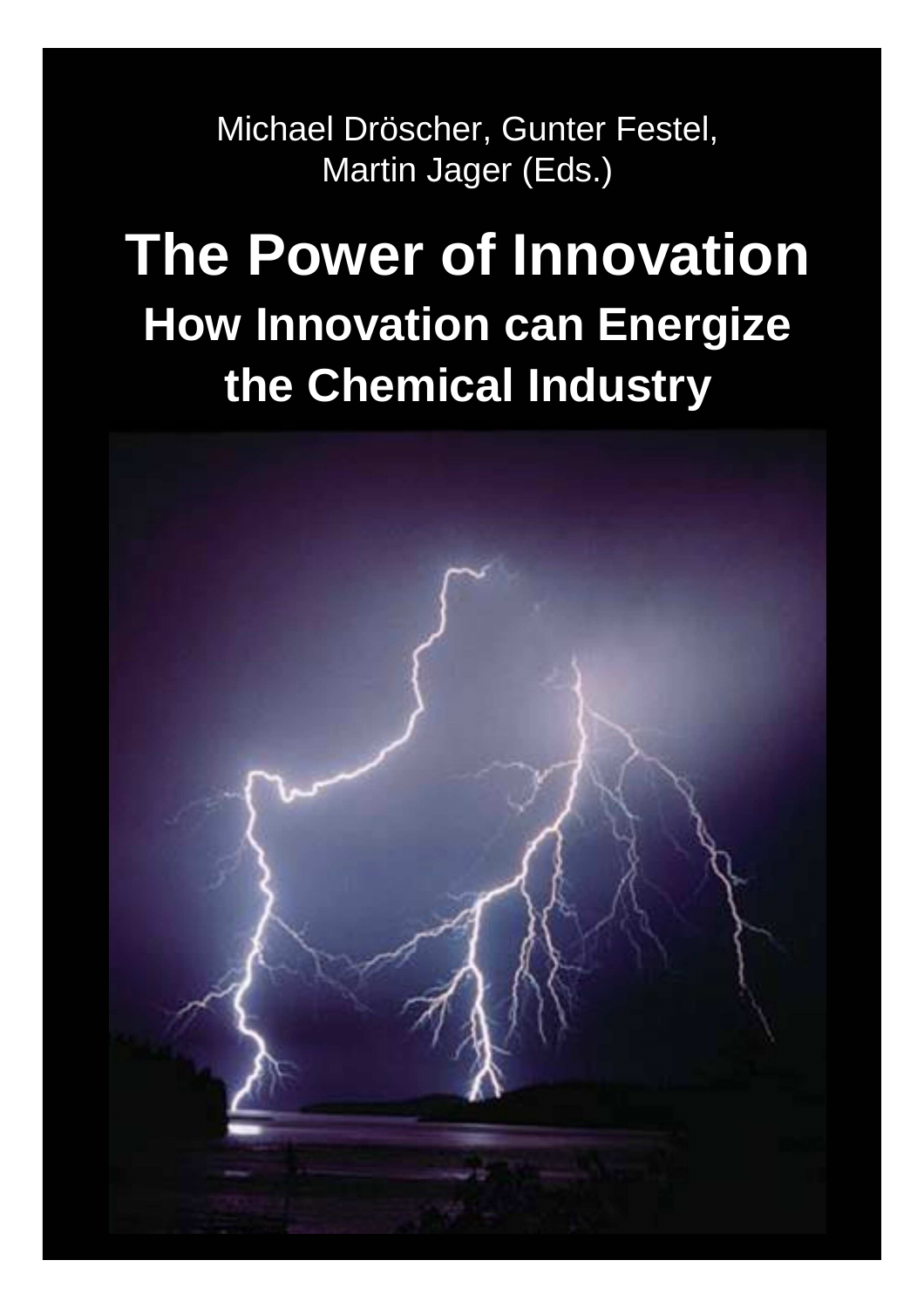#### **Preface**

The reduced growth of the customer industries, a price/cost disparity and the higher rate of specialty products turning into "commodities" result in substantial pressure on the chemical industry. Therefore, it is obviously more and more important for chemical companies to secure long-term competitive positions with new products ("product/business model innovation") and cost-efficient production and supply processes ("process innovation"). Sustainable profitable growth as the major driver for a positiv share price development in the chemical industry is dependent on the introduction of as many innovative products as possible into the market. There, the products have to meet the needs of the customer – and should be developed using a minimum of resources. The continious improvement of production and supply processes is a "must" to keep the cost position competitive but normally doesn't results in significant growth.

It is typical for an innovation-oriented chemical company to develop, manufacture and market its products or processes with a high level of expertise using state-of-the-art technologies. Therefore, significant but focussed and efficiently managed investments in R&D are a prerequisite to achieve technological innovations. But there is a long way to go from an idea for a product or process ("invention") to a real success in the market ("innovation"). To secure economic success, it is thus vital for a company to build a riksreward-wise balanced pipeline of new products or processes and to continually bring new innovations into the market place.

Technology driven companies often seek new markets through innovation but go no further than developing and marketing new products. Although they devote a great deal of attention to the precise identification and utilisation of sources for growth, they tend to neglect the demand side. Consequently, the response of the market is often hesitant or unfavourable, as the company has failed to early identify the real demands of potential customers and to explain after the launch to them the benefits of the new products. The market is often not clearly enough defined for innovative products and needs a better explanation of the technological innovation from a marketing point of view rather than from the technological side.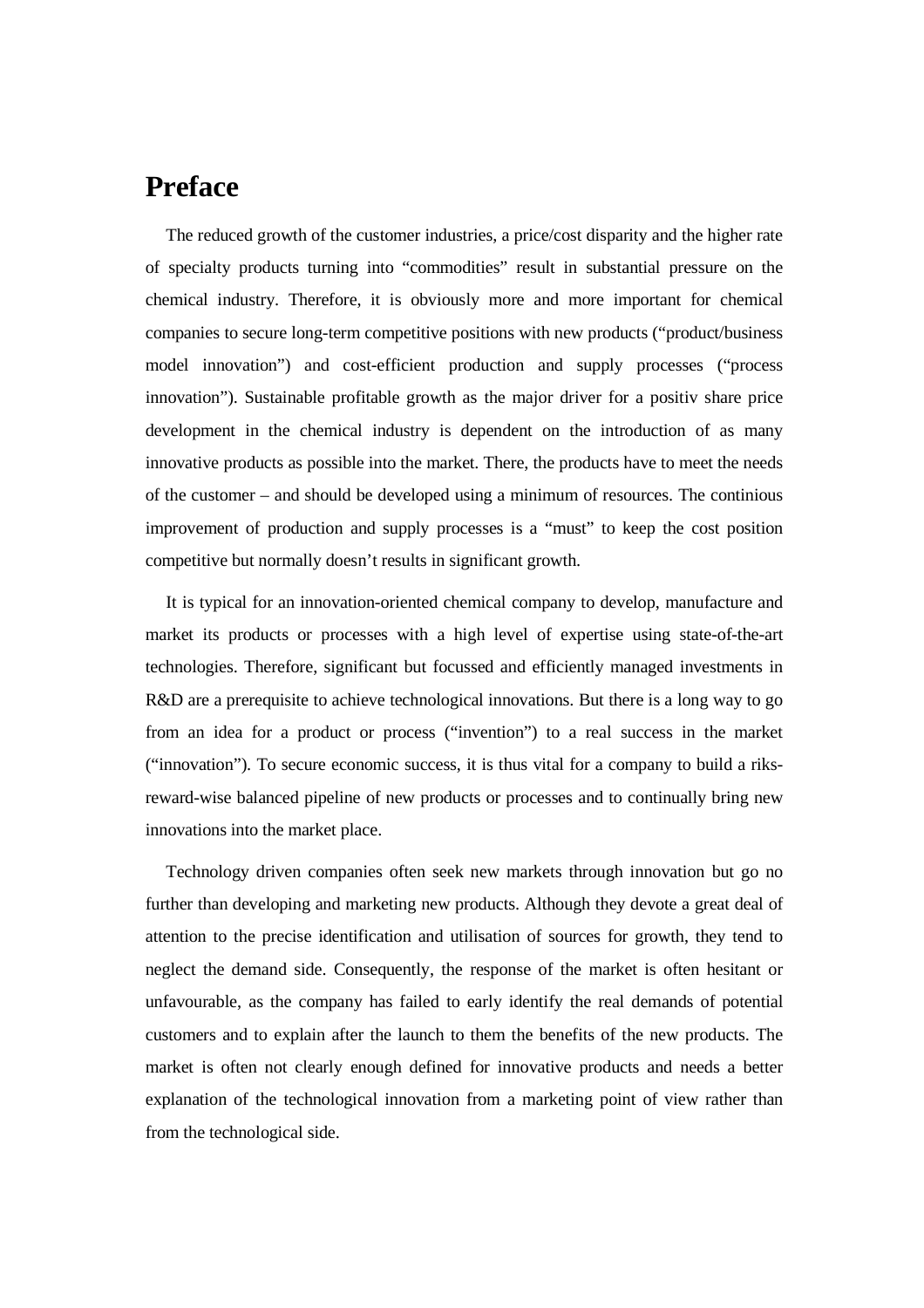Therefore, R&D and marketing need to work more closely together than it is often the case. Integrating R&D, IP and business strategy is vitally important to the success of research-intensive companies. The corporate concept needs to deal with aspects of technology and the market on the same strategic level. All units of the organization must be properly aligned to common and clearly defined goals and strategies. And a mental transformation "from scientist to business builders" is often required.

With this booklet we intend to present some insight and experience for innovation processes in the chemical industry. It may also give guidelines for a better understanding of the processes and success factors. To achieve these goals we invited competent experts to contribute from varying, partly non-chemicals backgrounds depicting a wide overview on the subject of innovation in the chemical industry, detailed and supported by numerous examples from the industry.

We want to thank all authors and in particular Jürgen Knöll for their support. Without their help, this book would not have been possible. We are of course also thankful for the financial support of the sponsors, which was essential in realising the book.

Düsseldorf, Hünenberg and Kronberg, December 2003

Michael Dröscher Gunter Festel Martin Jager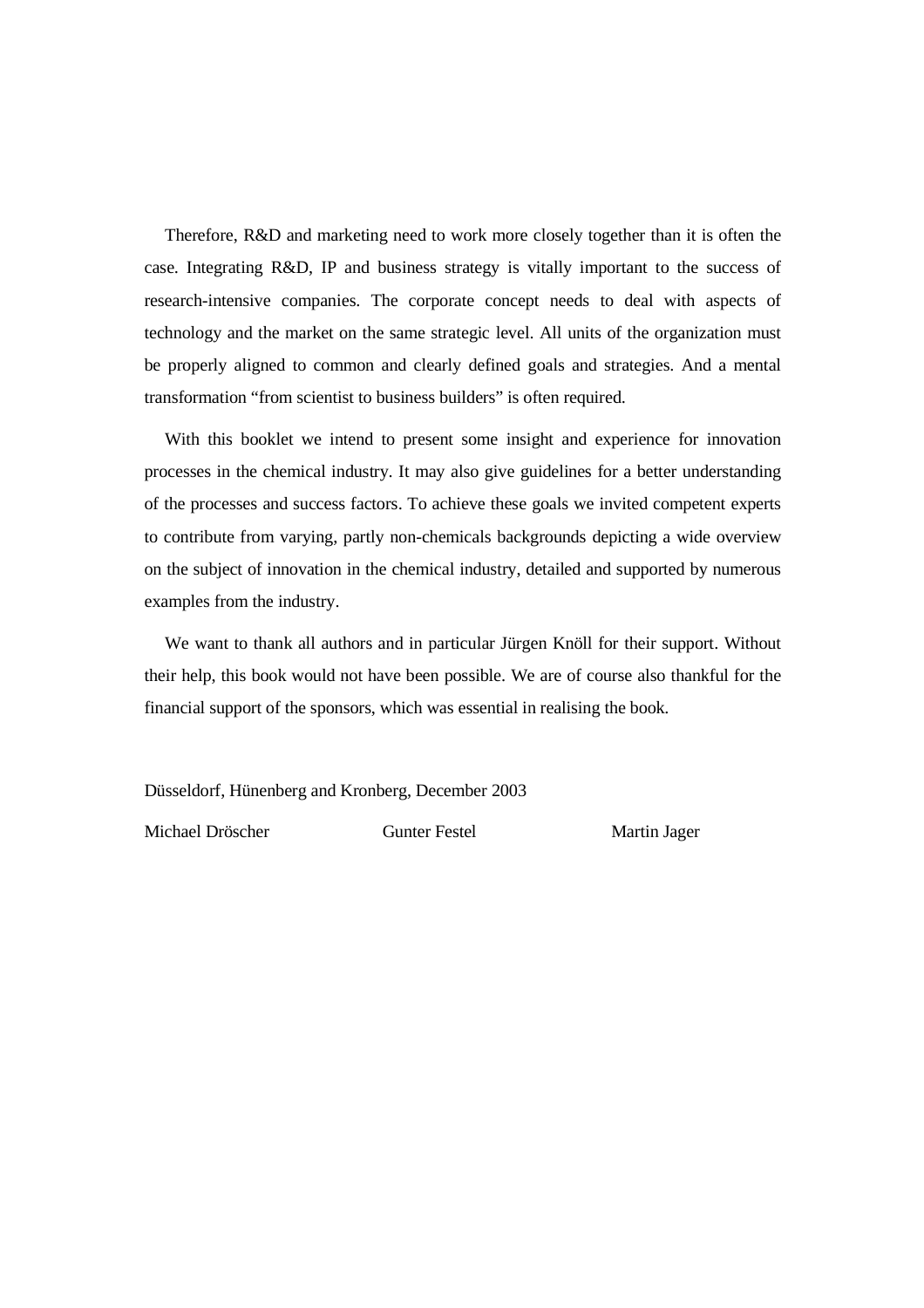# **Table of Contents**

|              | <b>I. Actual Trends in the Chemical Industry</b>                         |    |  |
|--------------|--------------------------------------------------------------------------|----|--|
| $\mathbf{1}$ | The Transformation of the European Chemical Industry                     |    |  |
|              | Festel                                                                   | 3  |  |
| 2            | Successful Growth Models for the Chemical Industry                       |    |  |
|              | <b>Baratte/Riggert</b>                                                   | 17 |  |
| 3            | View of Capital Markets                                                  |    |  |
|              | Löhner                                                                   | 25 |  |
|              | <b>II. How Chemical Companies Push Innovation</b>                        | 33 |  |
| 4            | Transforming Market Demand into Successful R&D Projects                  |    |  |
|              | Festel/Jager                                                             | 35 |  |
| 5            | Unleashing R&D's Strategic Potential by Breaking the Organisational      |    |  |
|              | <b>Boundaries</b>                                                        |    |  |
|              | <b>Baratte/Riggert</b>                                                   | 50 |  |
| 6            | New Innovation Concepts at Degussa: Project Houses and New Business      |    |  |
|              | Development                                                              |    |  |
|              | Dröscher                                                                 | 59 |  |
| 7            | How to Balance the Cost of Innovation with Shareholder Value?            |    |  |
|              | Dujardin                                                                 | 71 |  |
|              | <b>III. How Innovative Concepts Enable Innovation Leaps</b>              | 83 |  |
| 8            | How to Set up a Biotechnology Centre in a Changed Economic Environment – |    |  |
|              | The Example of the FIZ Frankfurt Innovation Centre                       |    |  |
|              | Garbe                                                                    | 85 |  |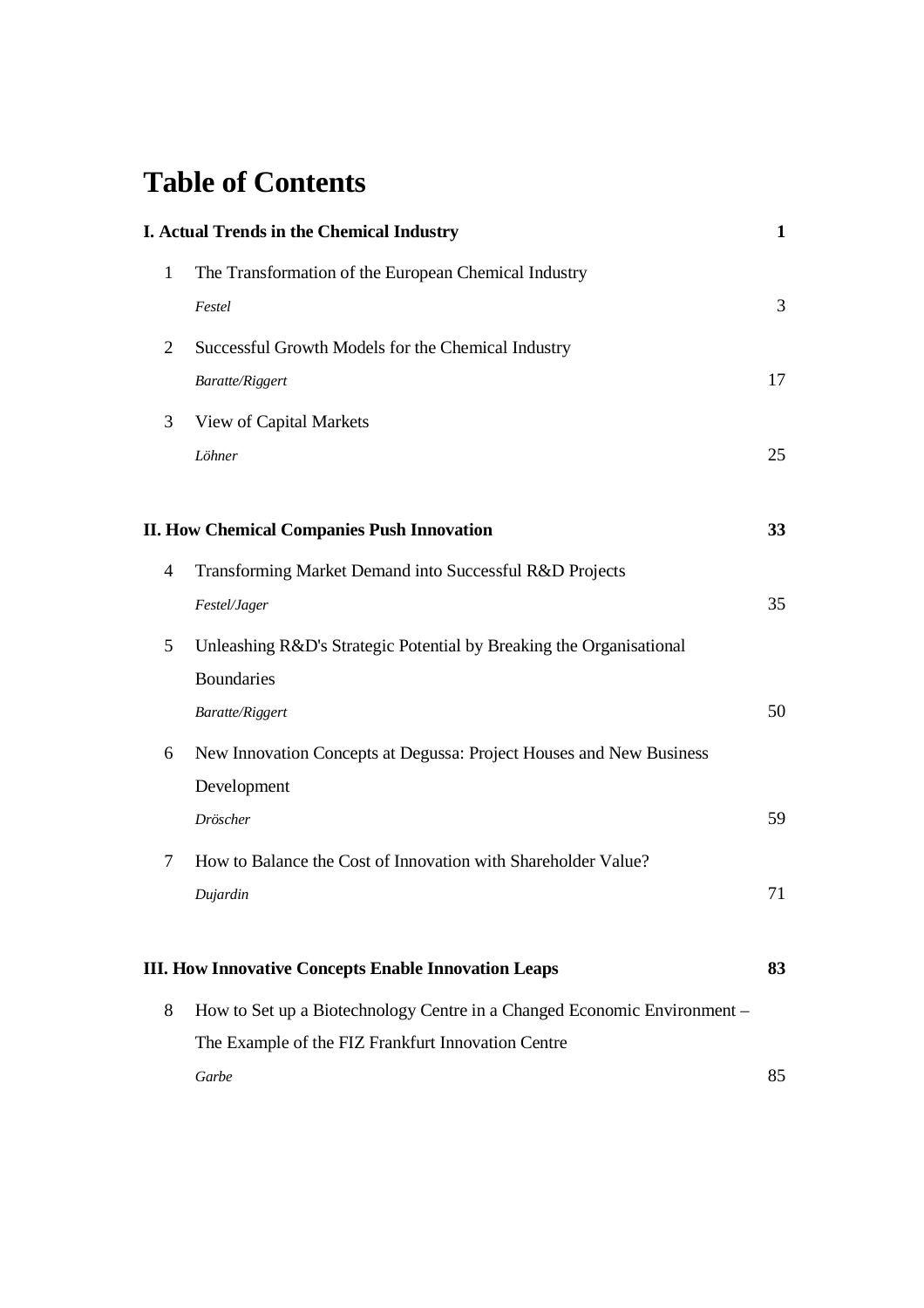| 9              | The Realisation of Fundamental Innovations in Small and Medium         |     |
|----------------|------------------------------------------------------------------------|-----|
|                | Enterprises – A Repeating Success Story                                |     |
|                | Stichert/Demuth                                                        | 96  |
|                | 10 New Concepts in Organic Process Research and Development            |     |
|                | <b>Bruggink</b>                                                        | 107 |
|                |                                                                        |     |
|                | IV. How the Chemical Industry Drives Innovation in Other Industries    | 119 |
| 11             | The Chemical Industry as Driver for Innovation in Other Industries     |     |
|                | Rammer                                                                 | 121 |
|                | 12 Specialised Chemistry Service Providers as Innovation Driver in the |     |
|                | Pharmaceutical Industry                                                |     |
|                | Festel/Hofmeier                                                        | 137 |
| 13             | Electronic Chemicals – Fueling the Innovation Engine of the            |     |
|                | Microchip Industry                                                     |     |
|                | Griesar                                                                | 149 |
|                |                                                                        |     |
| <b>Authors</b> |                                                                        | 173 |
| Literature     |                                                                        | 187 |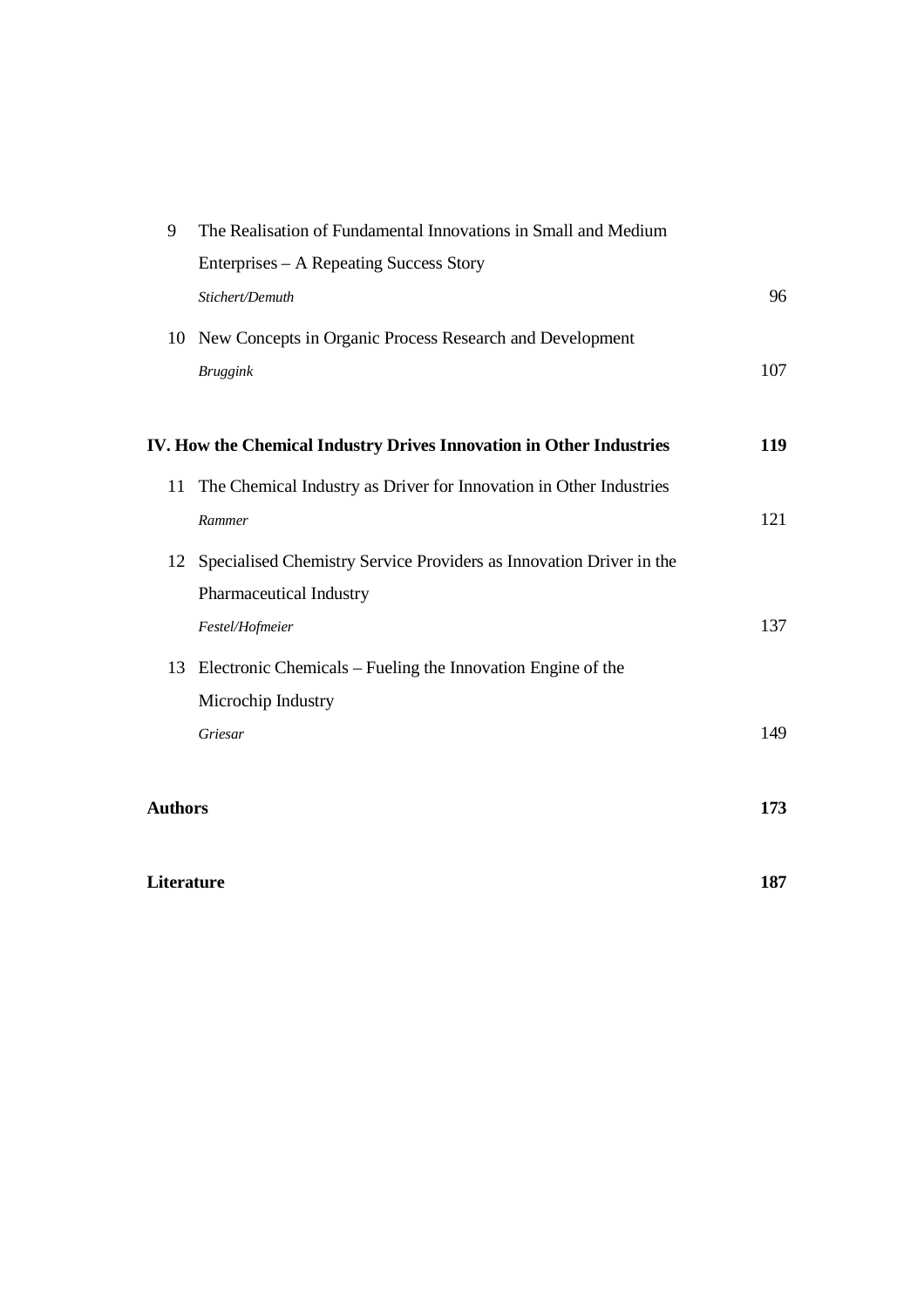



High performance. Delivered.

## Accenture Kronberg/Taunus

Accenture is a global management consulting, technology services and outsourcing company. Committed to delivering innovation, Accenture collaborates with its clients to help them become highperformance businesses and governments. With deep industry and business process expertise, broad global resources and a proven track record, Accenture can mobilize the right people, skills, and technologies to help clients improve their performance. With more than 83,000 people in 47 countries, the company generated net revenues of US\$11.8 billion for the fiscal year ended Aug. 31, 2003. Its home page is www.accenture.com.



### Celanese Kronberg/Taunus

Celanese AG is a global chemicals company with leading positions in its key products and world class process technology. The Celanese portfolio consists of five main businesses: Acetyl Products, Chemical Intermediates, Acetate Products, Technical Polymers Ticona and Performance Products. In 2002, Celanese generated sales of around  $\epsilon$  4.3 billion and had 10,700 employees. The company has 24 production plants and six research centers in 10 countries mainly in North America, Europe and Asia.



#### Degussa Düsseldorf

Degussa is a multinational corporation consistently aligned to highly profitable specialty chemistry. With sales of  $\epsilon$  11.8 billion and a workforce of some 48,000, it is Germany's third-largest chemical company and the world market leader in specialty chemicals. In fiscal 2002, the corporation generated operating profits (EBIT) of more than  $\epsilon$  900 million. Degussa's core strength lies in highly-effective system solutions that are tailored to the requirements of its customers in over 100 countries throughout the world. Degussa's activities are led by the vision "Everybody benefits from a Degussa product – every day and everywhere".



Festel Capital, Hünenberg/Schweiz

Festel Capital (www.festel.com) is a competency network of dedicated and experienced consultants and industry experts from the chemical, pharmaceutical and biotech industry. We provide innovative management support concepts (temporary project management, consulting for equity) for buyouts, spin-offs and start-ups as well as for industrial companies and financial investors. Festel Capital has special expertise in developing and implementing growth strategies (e.g. outsourcing and service concepts).